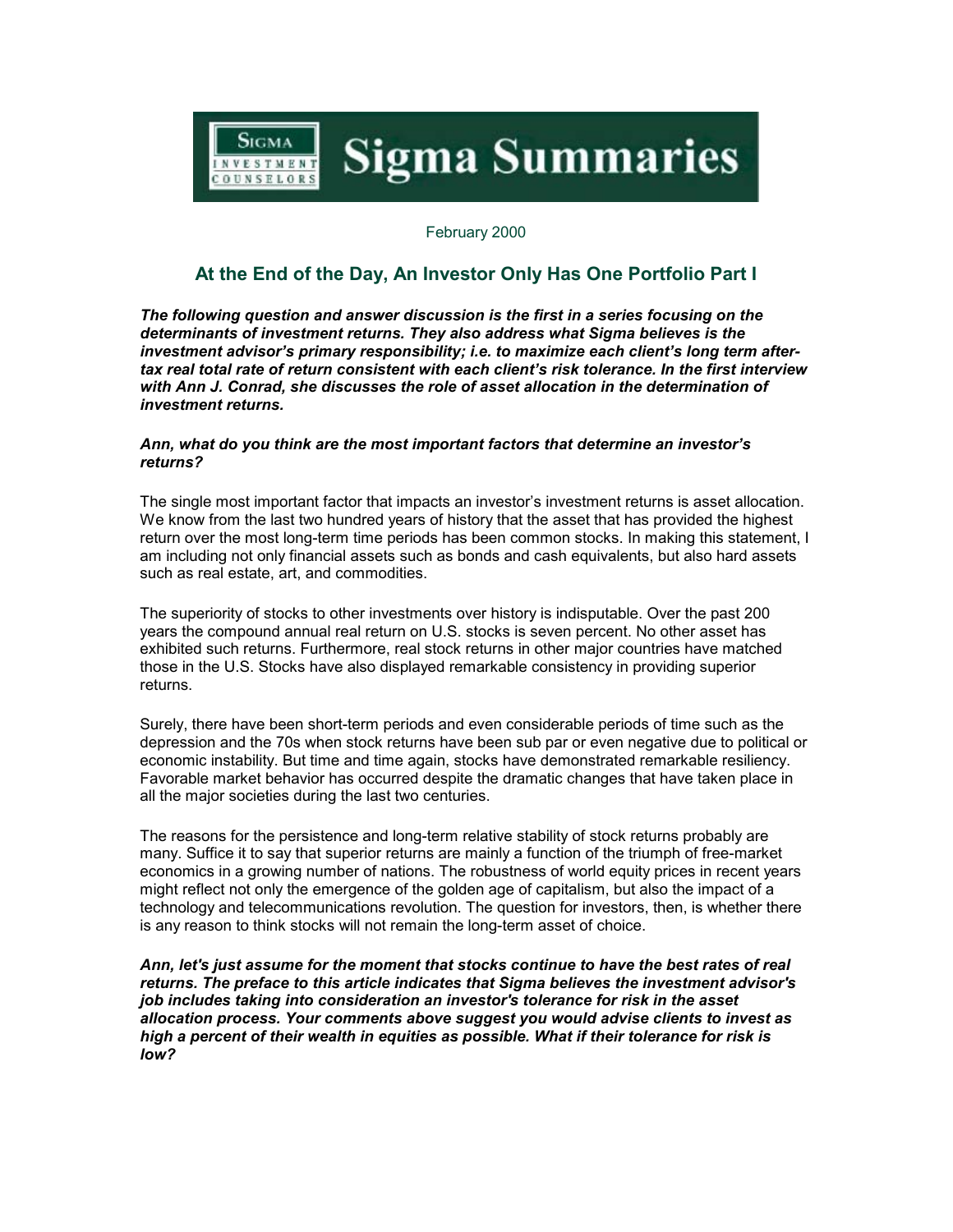Portfolio Theory describes how to alter the risk and return of a portfolio by varying the proportion of each asset. This assumes different assets have different levels of risk. The most efficient portfolio for an investor is one that provides the highest level of return for the least amount of risk. In this framework, risk is defined as the standard deviation or volatility of returns of each asset. This is the measure of the day-to-day or month-to-month fluctuation in market value.

Using this definition of risk and considering financial assets only, cash would have the lowest level of risk, then bonds, and stocks the most. Therefore, risk averse investors would have an all cash portfolio, those willing to assume high risk would have an all stock portfolio and may even employ margin to take greater risk. This is the heart of portfolio theory and management, and the foundation of many asset allocation models.

Risk can take many other forms as well. There's the risk that a single company goes bankrupt or defaults on its interest payments, thus hurting owners of the company's stocks and bonds. This is business risk. There's the risk that you sell stocks prematurely, only to see stocks roar ahead. There's a risk that you panic when stock prices drop, locking in losses, only to see stocks rebound. These are market risks. There is risk that stocks will fall because of inflation or rising interest rates. This is interest rate risk.

All of these risks pale beside the biggest risk of all -- the risk that the value of your money will get whittled away by inflation and taxes so that you cannot meet your future obligations, including sufficient retirement income. Investors may have to accept the short-term volatility of stock prices and other risks associated with stocks in order to accumulate wealth long term and meet their long-term financial objectives. This means investors also have to correctly define their time horizons before making investment decisions. For the period 1926 to 1999, stocks produced a higher cumulative return than any other financial asset 62% of the time assuming a one-year investment time horizon, 78% with a five-year time horizon and 81% over a ten-year time horizon. History provides compelling reasons to take into consideration one's time horizon before making investment decisions.

It is not unusual for retired people to assume their asset allocation should favor bonds in an attempt to become more conservative in the management of their portfolios. This may be ignoring a time horizon that can be as long as 30-40 years. It takes a lot of assets to support an attractive lifestyle for that long, not to mention possible costly health care needs.

## *So why not put all of one's assets in equities?*

For two reasons. First, there may be liquidity needs that are anticipated or unexpected. We recommend putting aside three years' worth of these needs in fixed income securities that mature as the needs arise. This protects the investor against having to liquidate stocks in a down market. As fixed income assets are depleted, we replenish these reserves by selling some of the equity assets when the market is strong. Keeping some assets in fixed income securities also protects against unexpected liquidity needs.

Clearly, equities are the asset of choice for the long-term investor. However, let me explain the second reason why we would hesitate to recommend investing 100% in equities for most people. Conventional wisdom suggests that over a long enough period, there is no risk in equities. This mantra is a dangerous thinking trap. The reasoning goes that volatility is only a short-term phenomenon and it averages out over time. In other words, if you are indeed a long-term investor, you can overcome this volatility. Therefore, be 100% invested in equities. Why not leverage up to 200%? All you have to do is survive the dips. That's the rub. Maybe you will not always survive the dips. Perhaps the dips will be so prolonged that you will deplete your assets before a market upturn resumes.